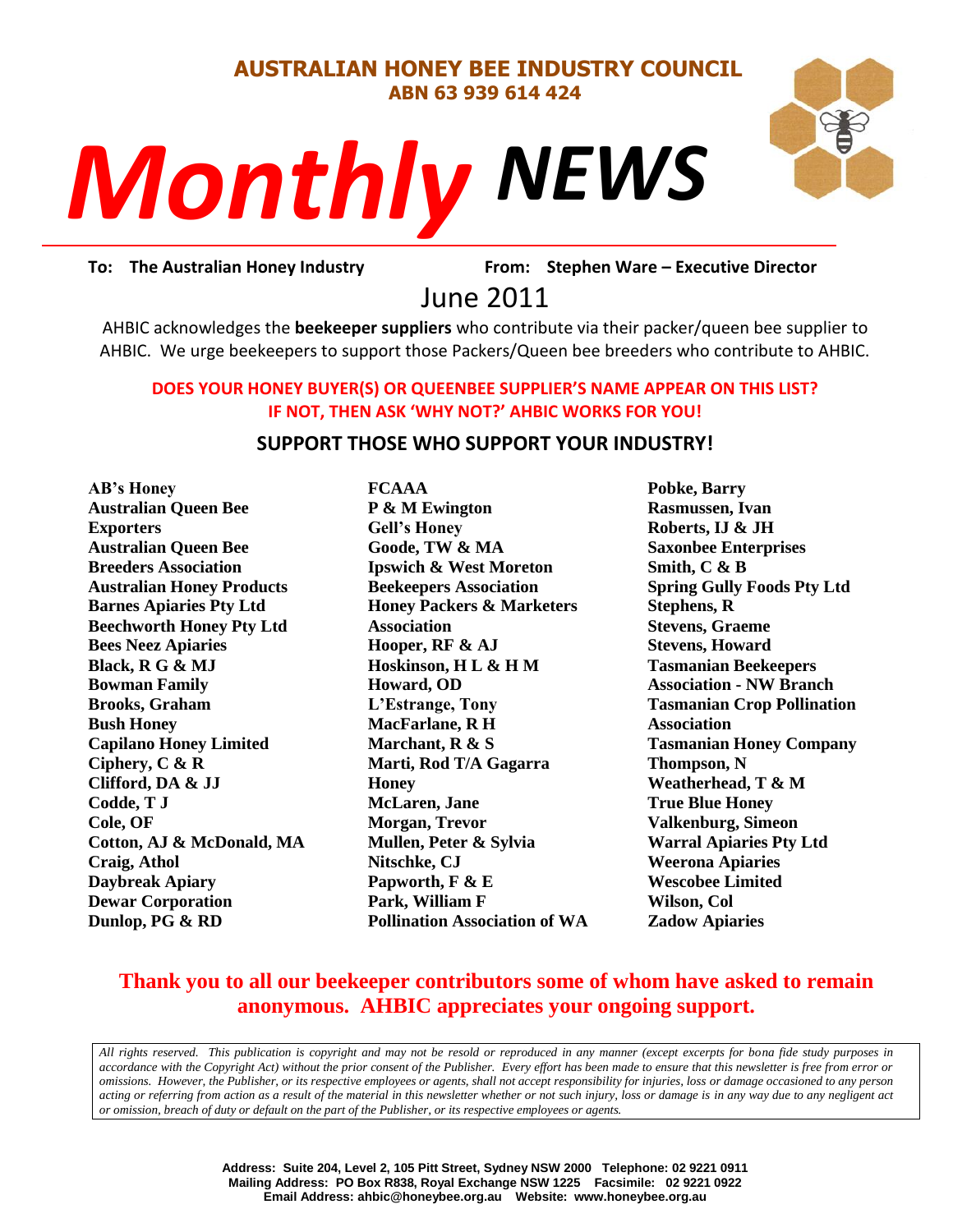#### **UPDATE - AHBIC ACTIVITIES**

It has been an extremely busy month with activities gain centring on the Apis cerana incursion in Queensland. On Tuesday and Wednesday 14 & 15 June a meeting was held in Brisbane to discuss the ongoing management of the program following the decision not to eradicate but to move into a containment stage. Key issues discussed included:

- $\triangleright$  Additional funding to the \$2Million promised by the Department of Agriculture Fisheries & Forestry.
- $\triangleright$  An ongoing surveillance program.
- $\triangleright$  Continuation of scientific trials including remote poisoning using Fipronil.
- The establishment of a scientific committee to provide ongoing advice for the management of the pest.
- $\triangleright$  Finalisation of insurance for volunteers.

Industry will also be represented this month at the Biosecurity Advisory Council in which AHBIC has been asked to provide Industry"s views on the barriers and drivers to establishing a more unified streamlined approach to emergency response.

On the subject of Emergency Response I would also report the finalisation of the *Honey bee industry and pollination continuity strategy should Varroa become established in Australia.*

Australia"s preparedness to manage Varroa, should it arrive here, has benefited greatly from the commitments already made by honey bee and crop industry groups, RIRDC, HAL, State and Territory government apiary officers and researchers, and CSIRO and university scientists. The strategy identifies further important work that should be implemented as soon as possible. Plant Health Australia has agreed to co-ordinate and promote this work and to monitor and report on progress.

I would also make mention that we have two new members to HBRDC they being Dr Michael Hornitzky as Chairman and Dr Boris Baer. Industry would also put on record its thanks to outgoing HBRDC member Dr Denis Anderson and Chairman Des Cannon who completes his term on 30 June 2011.

Finally members of Industry are reminded that the AHBIC 2011 AGM is to be held in Adelaide in conjunction with the South Australian Apiarists" Association Conference on Friday, 8 July 2011 at Rydges South Park, 1 South Terrace, Adelaide SA 5000.

#### **THE SOUTH AUSTRALIAN APIARISTS' ASSOCIATION (SAAA) HAS NEGOTIATED A PACKAGE DEAL WITH RYDGES SOUTH PARK. THE SECRETARY OF SAAA, WENDY THIELE IS RESPONSIBLE FOR ALL ACCOMMODATION BOOKINGS. AS WELL, ALL ATTENDEES MUST REGISTER FOR THE MEETINGS DUE TO CATERING ARRANGEMENTS WITH RYDGES.**

Please contact Wendy on: Phone: (08) 8635 2257 Mobile: 0400 264 031 Email: [secretary@saaa.org.au](mailto:secretary@saaa.org.au)

**FEDERAL COUNCIL OF AUSTRALIAN APIARISTS' ASSOCIATION (FCAAA) 2011 AGM**  The FCAAA Annual General Meeting will be held at Rydges South Park, Adelaide on Friday 8 July 2011 from 8.00am till 9.45am (prior to the AHBIC meeting). For more information contact:

**President:** Bill Weiss Ph: (02) 6732 1263 Email: [beeweiss@gmail.com](mailto:beeweiss@gmail.com) **Secretary:** Julie Lockhart Ph: (02) 9863 4338 Email: [nswaa@optusnet.com.au](mailto:nswaa@optusnet.com.au)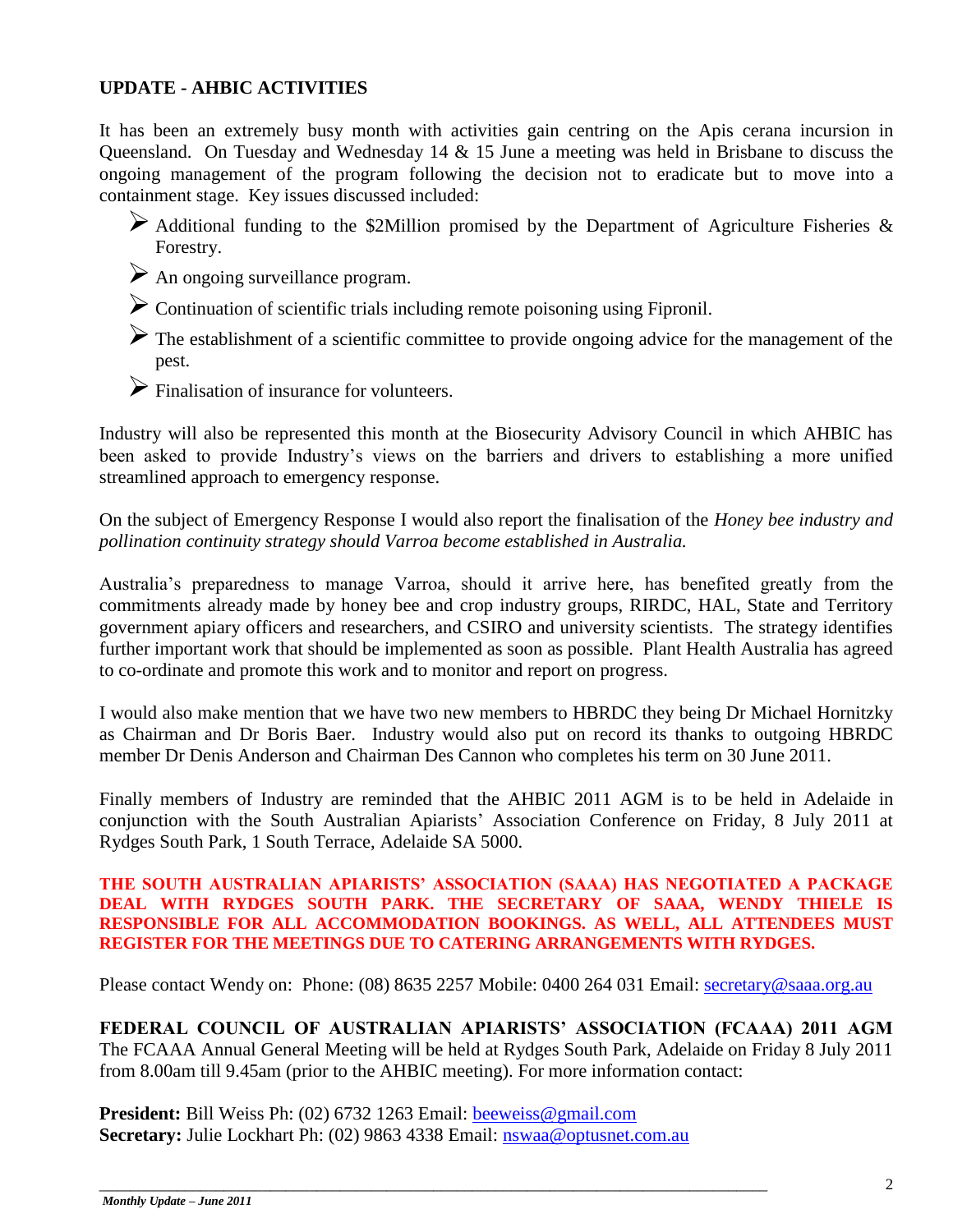# **AUSTRALIAN HONEY BEE INDUSTRY COUNCIL INC.**

Annual General Meeting and Conference to be held in conjunction with the South Australian Apiarists" Association Conference at Rydges South Park, 1 South Terrace, Adelaide South Australia 5000 on Friday 8 July 2011 at 9.45am

# **AGENDA**

#### **Attendees:**

2 Delegates from New South Wales Apiarists" Association Inc. (NSWAA)

2 Delegates from Queensland Beekeepers" Association (QBA)

2 Delegates from South Australian Apiarists" Association (SAAA)

2 Delegates from Tasmanian Beekeepers Association (TBA)

2 Delegates from Victorian Apiarists Association Inc. (VAA)

2 Delegates from Western Australian Farmers Federation (WAFF) Beekeepers Section

3 Delegates from Honey Packers and Marketers Association

2 Delegates from National Council of Crop Pollination Associations

2 Delegates from Australian Queen Bee Breeders Association

1 Delegate from the Associate Members

## VARROA PREPAREDNESS

To be chaired by Mr Peter McDonald Chairman of the Varroa Treatment & Preparedness Committee

|    | 1. Varroa Preparedness<br>- Mr Gerald Martin, Chairman of the Pollination R&D Advisory Committee         | (Attachment 1) |
|----|----------------------------------------------------------------------------------------------------------|----------------|
|    | 2. Varroa Research – Dr Denis Anderson - CSIRO                                                           | (Attachment 2) |
|    | 3. Honey Bee Industry and Pollination Continuity Strategy for Australia                                  |                |
|    | - Dr Mike McDonald (DAFF)<br>- Secretariat - Honey bee industry and pollination continuity working group | (Attachment 3) |
| 4. | <b>Cost Sharing – Dr Robyn Martin (DAFF)</b>                                                             | (Attachment 4) |
|    | 5. What we are funding - Honey Bee Research and Development Committee<br>- Dr Dave Alden (RIRDC)         | (Attachment 5) |
|    | 6. The cost of Varroa - Mr Terry Ryan                                                                    | (Attachment 6) |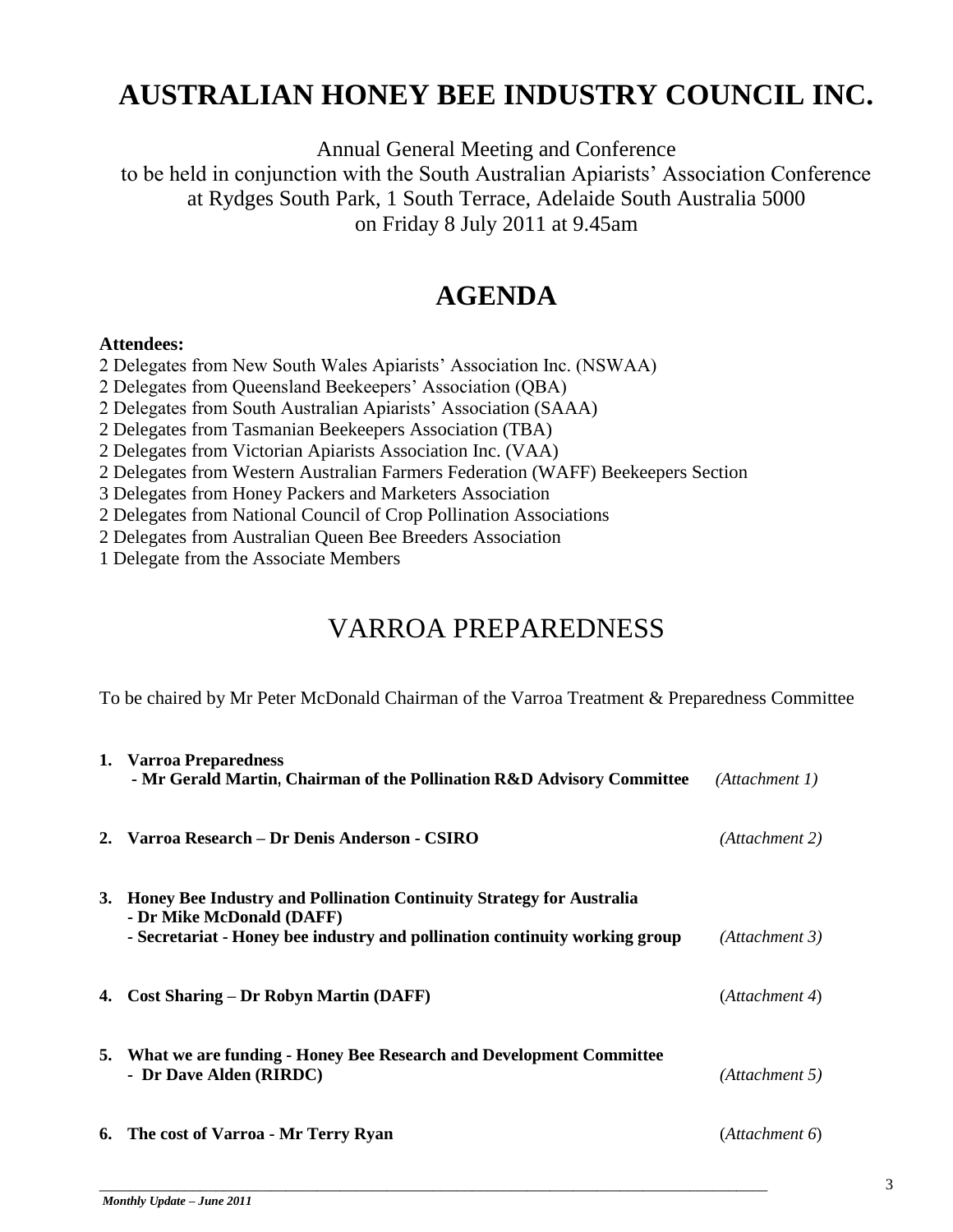#### **7. Chairman's Report and AHBIC Report** *(Attachment 7)*

#### **8. Minutes of Previous Meeting** *(Attachment 8)*

#### **9. Business Arising from Minutes** *(Attachment 9)*

*"That all groups currently represented in the Constitution, as affiliated associations only have one vote."*

*Section 4.2 of the AHBIC Constitution be amended such that the:*

*Voting Entitlements for members shall be:* 

| NSW Apiarists' Association Inc (NSWAA)                    | 2 Proposed Amendment 1 |                          |
|-----------------------------------------------------------|------------------------|--------------------------|
| Victorian Apiarists' Association Inc (VAA)                |                        |                          |
| South Australian Apiarists' Association (SAAA)            |                        |                          |
| Queensland Beekeepers' Association (OBA)                  |                        |                          |
| Tasmanian Beekeepers' Association (TBA)                   |                        |                          |
| Western Australian Farmers Federation (WAFF)              |                        |                          |
| (Those above which represent the honey production sector) |                        |                          |
| Honey Packers & Marketers Association (HPMAA)             | 3 Proposed Amendment   | $\overline{\phantom{a}}$ |
| <b>Australian Queen Bee Breeders Association (AQBBA)</b>  | 2 Proposed Amendment   | $\overline{\phantom{a}}$ |
| <b>National Crop Pollination Association (NCPA)</b>       | 2 Proposed Amendment 1 |                          |
| A representative of the non-commercial beekeeping sector  |                        |                          |
| A representative of Associate Members 1                   |                        |                          |
|                                                           |                        |                          |

#### **10. Education Committee**

#### **11. Food Safety and Prevention of Residues Committee**

**12. Disease & Quarantine Committee** 

#### **13. Resource Committee**

#### **14. Financial Reports** *(Attachment 10)*

Following presentation of the Financial Statements it is proposed: *"That the audited financial statements for the year ended 30 April 2011 be adopted."*

\_\_\_\_\_\_\_\_\_\_\_\_\_\_\_\_\_\_\_\_\_\_\_\_\_\_\_\_\_\_\_\_\_\_\_\_\_\_\_\_\_\_\_\_\_\_\_\_\_\_\_\_\_\_\_\_\_\_\_\_\_\_\_\_\_\_\_\_\_\_\_\_\_\_\_\_\_\_\_\_\_\_\_\_\_\_

- 14.1 Chairman & Director's Financial Report
- *14.2* Budget
- *14.3* Subscriptions meeting to discuss
- *14.4* Voluntary Contributions
- *14.5* Goodacre Report

4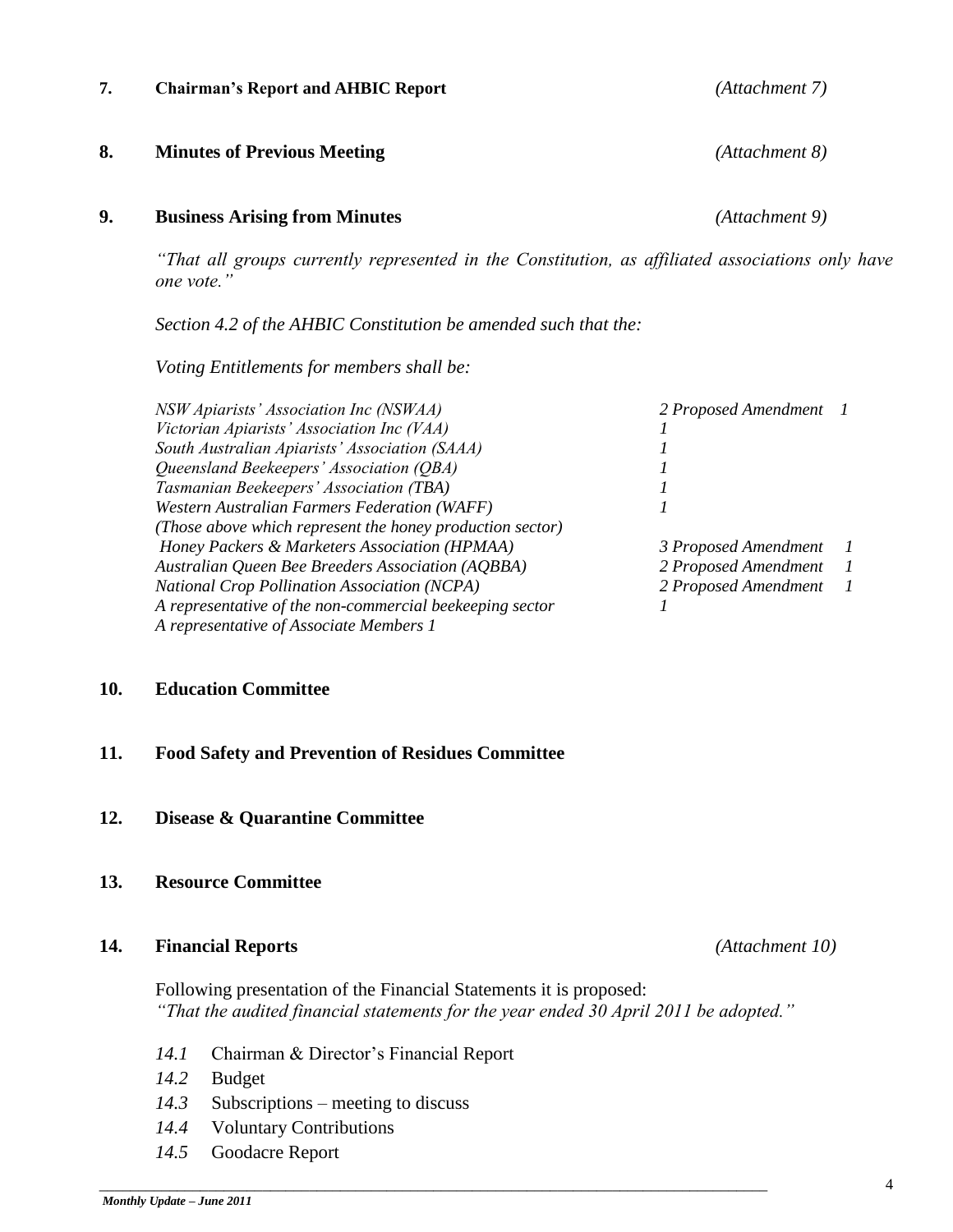#### **15. Sector Reports** *(Attachment 11)*

New South Wales Apiarists" Association Inc. (NSWAA) Queensland Beekeepers" Association (QBA) South Australian Apiarists" Association (SAAA) Tasmanian Beekeepers Association (TBA) Victorian Apiarists Association Inc. (VAA) Western Australian Farmers Federation (WAFF) Beekeepers Section Honey Packers" and Marketers" Association of Australia National Council of Crop Pollination Associations Australian Queen Bee Breeders" Association

**Following completion of reports it is proposed:** *"That the Sector Reports be formally accepted."*

#### **16. Subsidiary Company Reports** *(Attachment 12)*

B-QUAL Australia Pty Limited Australian Queen Bee Breeding Group Honey Bee Disease Contingency Fund Trust - Financial Report

*Please note: These reports will be taken as read and only questions on specific items may be asked if so desired.*

#### **17. General Business**

#### **PROPOSED RESOLUTIONS:**

- *1. "That this Association (CPA) requests AHBIC to make a firm commitment to support the Honeybee & Pollination Security CRC, both in principle and financially, to the greatest degree its resources will allow."*
- *2. "That voting to elect executive members of AHBIC be by a poll of Beekeeping Industry Members."*
- *3. "That the minutes of AHBIC Executive Meetings be sent to member body secretaries."*
- *4. "That AHBIC continue to support the containment and surveillance of Asian Honeybees with the view of receiving again the possibility of eradication."*
- *5. "That AHBIC seek further Government assistance to deal with the issue of Pyrrolizidine Alkaloids (PAs) and their possible detrimental effects on the Honey Industry."*
- *6. "That AHBIC urgently seek the re-opening of the live bee trade with the USA."*

\_\_\_\_\_\_\_\_\_\_\_\_\_\_\_\_\_\_\_\_\_\_\_\_\_\_\_\_\_\_\_\_\_\_\_\_\_\_\_\_\_\_\_\_\_\_\_\_\_\_\_\_\_\_\_\_\_\_\_\_\_\_\_\_\_\_\_\_\_\_\_\_\_\_\_\_\_\_\_\_\_\_\_\_\_\_

*7. "That AHBIC seek interest/agreement from member organisations to establish one national magazine."*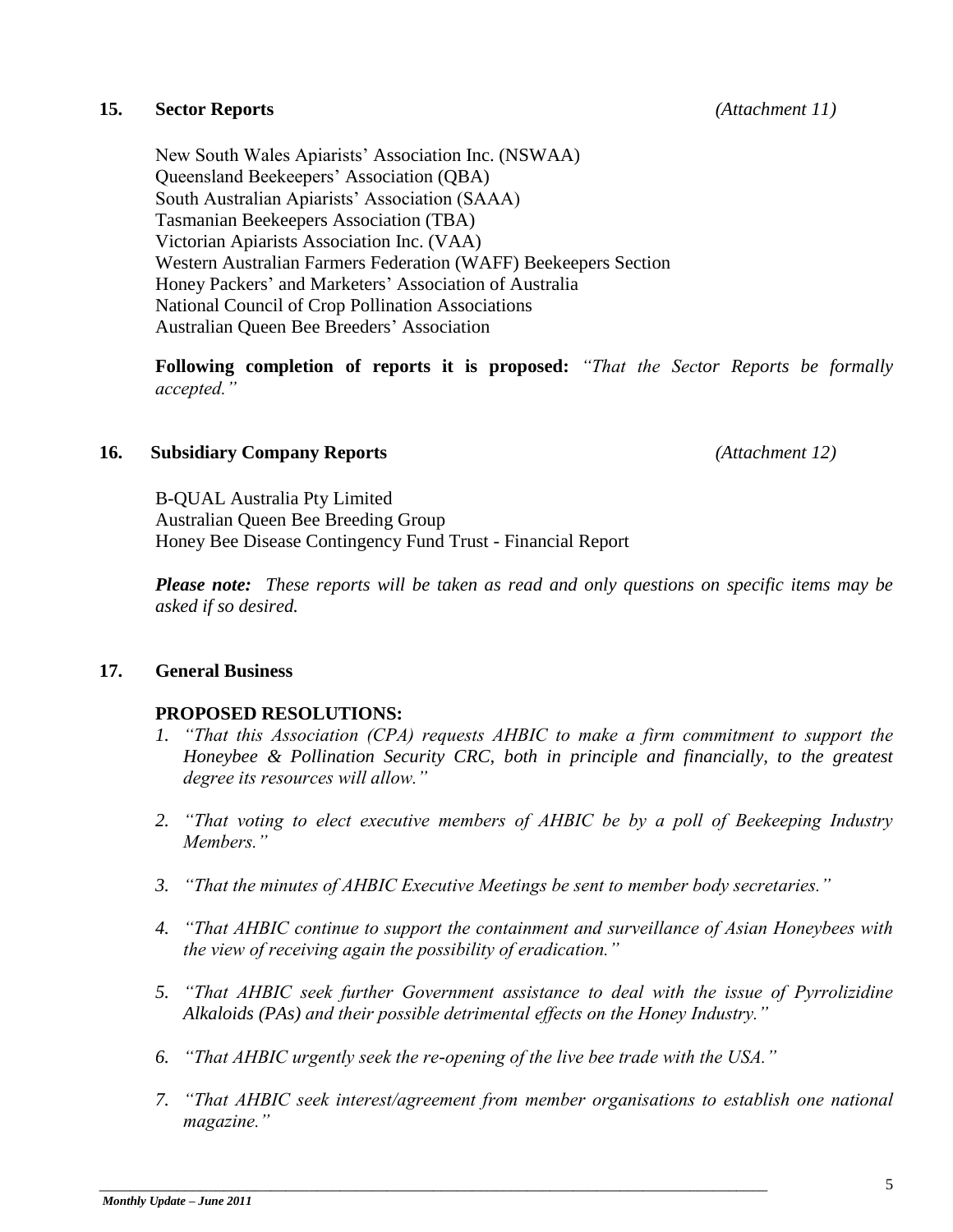**Australian Queen Bee Breeders' Association** 

**National Council of Crop Pollination Associations**

**Honey Packers' and Marketers' Association of Australia** 

#### **New South Wales Apiarists' Association Inc. (NSWAA)**

*"Requests AHBIC to make a firm commitment to support the Honeybee and Pollination Security CRC, both in principle and financially, to the greatest degree its resources will allow."*

*"That AHBIC join or become affiliated with the National Farmers' Federation."*

**Queensland Beekeepers' Association (QBA)**

**South Australian Apiarists' Association (SAAA)**

#### **Tasmanian Beekeepers Association (TBA)**

*"That a fighting fund be set up to obtain donations from the public to fight the invasion of Apis cerana."*

**Victorian Apiarists Association Inc. (VAA)**

**Western Australian Farmers Federation (WAFF) Beekeepers Section**

#### **18. Next Annual General Meeting and Sector/State Conferences – To be advised**

| <b>FCAAA</b>                                             | <b>Queensland Beekeepers Association</b>          |  |  |  |
|----------------------------------------------------------|---------------------------------------------------|--|--|--|
|                                                          | <b>New South Wales Apiarists Association</b>      |  |  |  |
|                                                          | <b>Tasmanian Beekeepers Association</b>           |  |  |  |
|                                                          | <b>WA Farmers Federation - Beekeeping Section</b> |  |  |  |
|                                                          | <b>South Australian Apiarists Association</b>     |  |  |  |
|                                                          | <b>Victorian Apiarists Association</b>            |  |  |  |
| <b>Honey Packers and Marketers Association</b>           |                                                   |  |  |  |
| <b>National Council of Crop Pollination Associations</b> |                                                   |  |  |  |
| <b>Australian Queen Bee Breeders Association</b>         |                                                   |  |  |  |
| <b>Australian Honey Bee Industry Council</b>             |                                                   |  |  |  |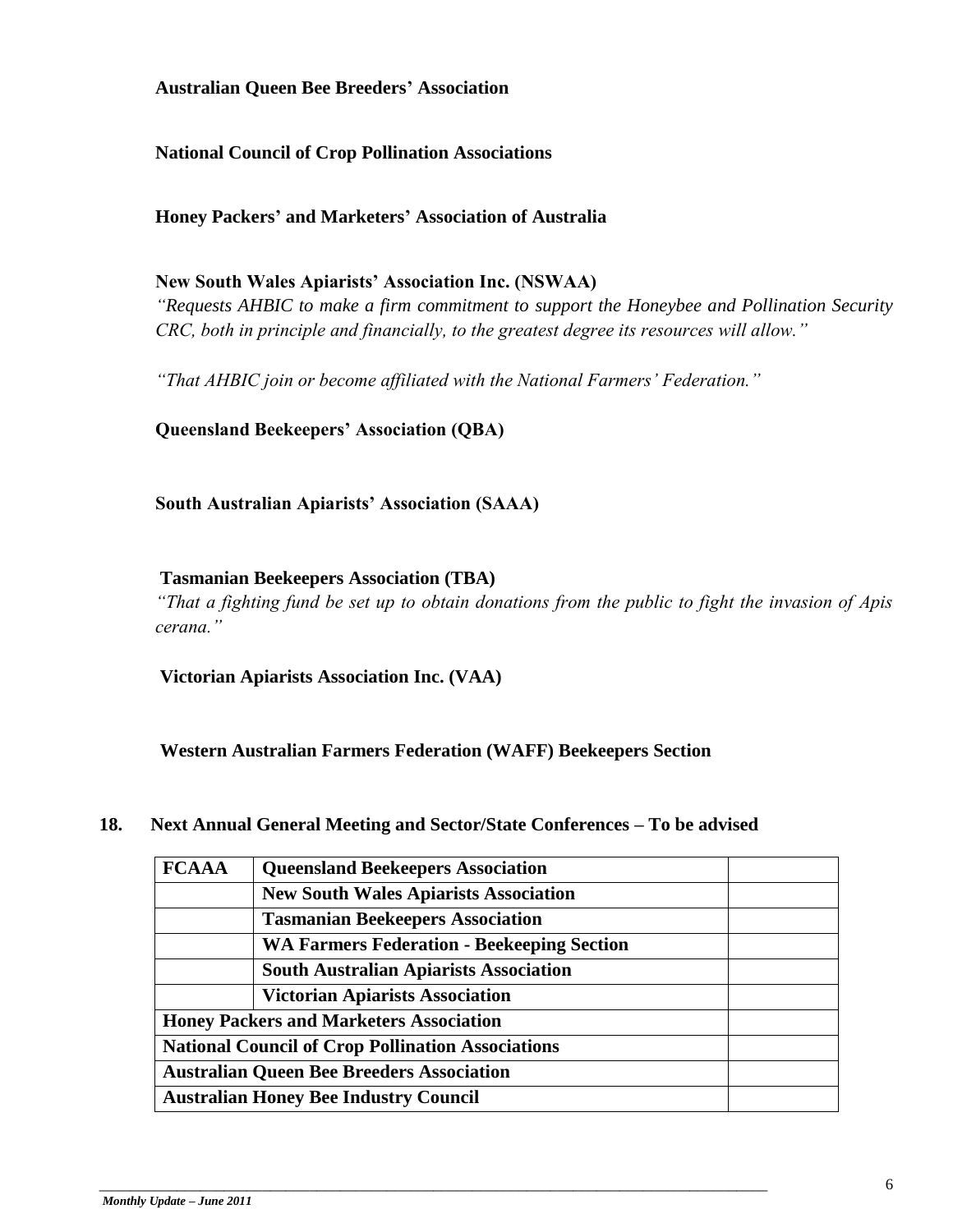*Should the meeting see fit it is proposed: "That the year 2012 Annual Meeting of the Australian Honey Bee Industry Council Inc. be held in "*

#### **19. Election of Office Bearers**

- 19.1 Deputy Chairperson
- 19.2 Election of two (2) Executive Committee Members

*Constitution 5.5 The Chairperson and Deputy Chairperson shall be elected for a term of two (2) years running alternatively. The first year being the election of Chairperson and the next two Executive Members being determined by the highest recorded votes being for a bi-annual term.*

#### **20. Nominated Representative**

*5.1.2 All member organisations through their nominated representative shall receive the Executive Committee Agendas and shall be entitled to nominate a representative person to attend meetings at their own expense by providing seven days notice or as soon as practical and be able to participate at the invitation of the Chair.*

#### **21. Operation and Appointment of Committees**

Resolution from the AHBIC Executive *– "The terms of reference of the AHBIC Committees be confirmed in accordance with the attached."*

- 21.1 Disease & Quarantine
- 21.2 Education
- 21.3 Resource
- 21.4 Food Safety and Prevention of Residues
- 21.5 Other committees as per conference decisions

#### **22 Meeting Close**

It is anticipated that the conference will close at approximately 6:00pm.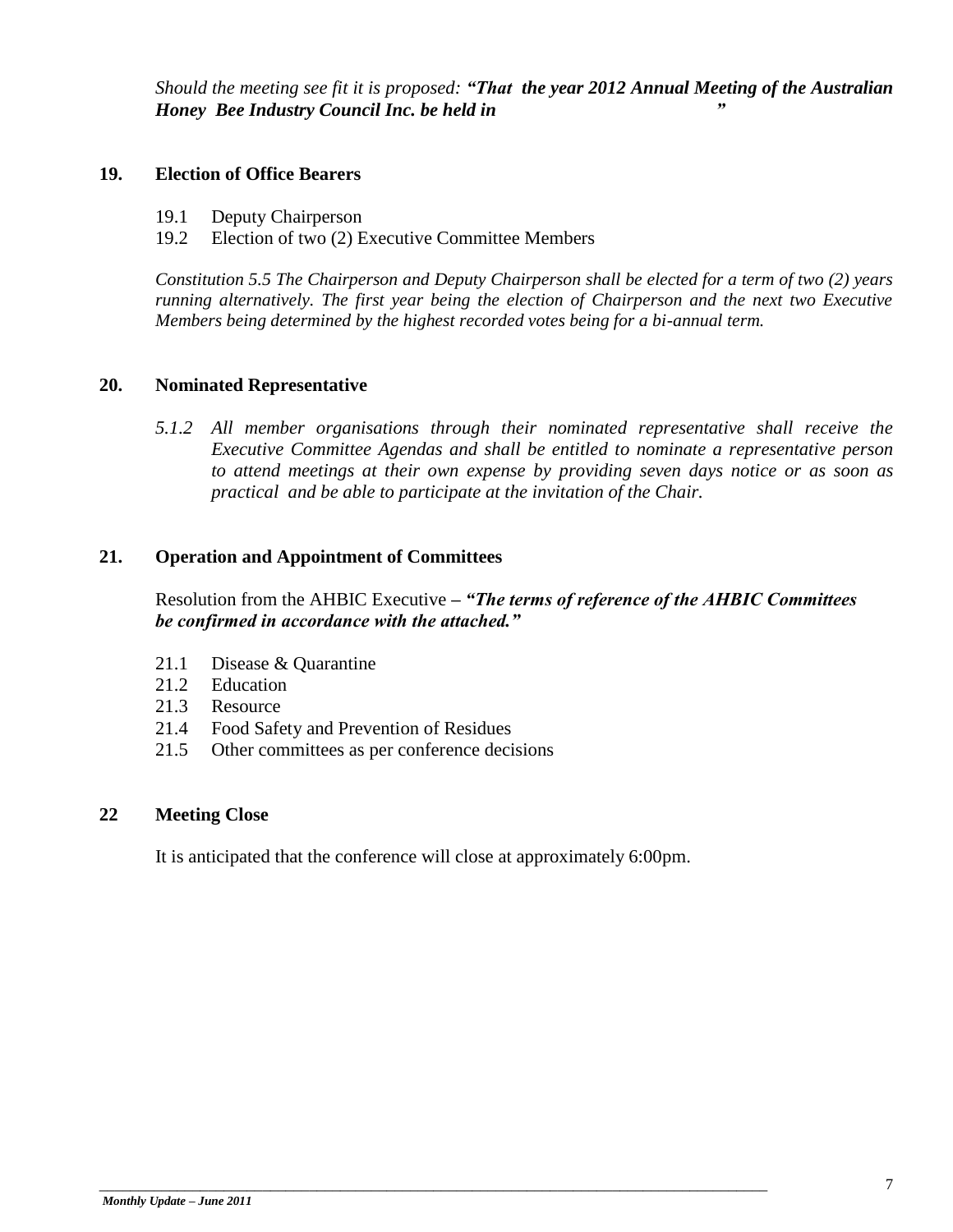#### *APIS CERANA* **UPDATE**

#### **Advice 97– 11 June 2011**

The usual telephone hook-up was held on Friday 10 June with both Daniel Jones and myself on line. It seems I have missed reporting to you after the phone hook-up on Friday 24 May. Sorry about that. So these detections are over four (4) weeks instead of the usual two (2).

Detections since Advice 95 are: IP385 was a swarm at Manunda IP386 was a swarm at Edge Hill IP387 was a nest at Trinity Park IP388 was a nest at Aloomba IP389 was a swarm at Bungalow IP390 was a swarm at Westcourt IP391 was a nest at Mareeba IP392 was a nest at Mt. Sheridan IP393 was a swarm at Gordonvale IP394 was a swarm at Edmonton IP395 was a swarm at Whitfield IP396 was a swarm at Green Hill IP397 was a swarm at Wrights Creek IP398 was a nest at Bayview Heights IP399 was a nest at the Cairns cemetery IP400 was a swarm at Woree IP401 was a nest at Aloomba IP402 was a nest at Gordonvale IP403 was a swarm at Stratford IP404 was a nest at Mt. Sheridan IP405 was a nest at Holloways Beach IP406 was a nest at Gordonvale IP407 was a nest at Cairns IP408 was a swarm at Trinity Park

The meeting of the NMG Co-ordination Group will be held in Brisbane next week on 14  $\&$  15 June. This was the meeting that was originally scheduled for Cairns but has had a change of venue. This meeting will consider the latest plan put up by the Queensland Department. Industry is hoping for a satisfactory outcome at this meeting.

Industry is still negotiating with the Queensland Department on the MOU"s for both AHBIC and the volunteers. Hopefully this will be finalised next week and the volunteers can start their work in Cairns.

#### *Trevor Weatherhead*

#### **NEW WINDOW ON THE STATUS OF AUSTRALIA'S PLANT BIOSECURITY SYSTEM**  *30 May 2011*

\_\_\_\_\_\_\_\_\_\_\_\_\_\_\_\_\_\_\_\_\_\_\_\_\_\_\_\_\_\_\_\_\_\_\_\_\_\_\_\_\_\_\_\_\_\_\_\_\_\_\_\_\_\_\_\_\_\_\_\_\_\_\_\_\_\_\_\_\_\_\_\_\_\_\_\_\_\_\_\_\_\_\_\_\_\_

Today marks the official release of the 2010 National Plant Biosecurity Status Report. The Status Report provides an overview of the health and achievements of Australia's world renowned plant biosecurity system for the period 1 July 2009 to 31 December 2010.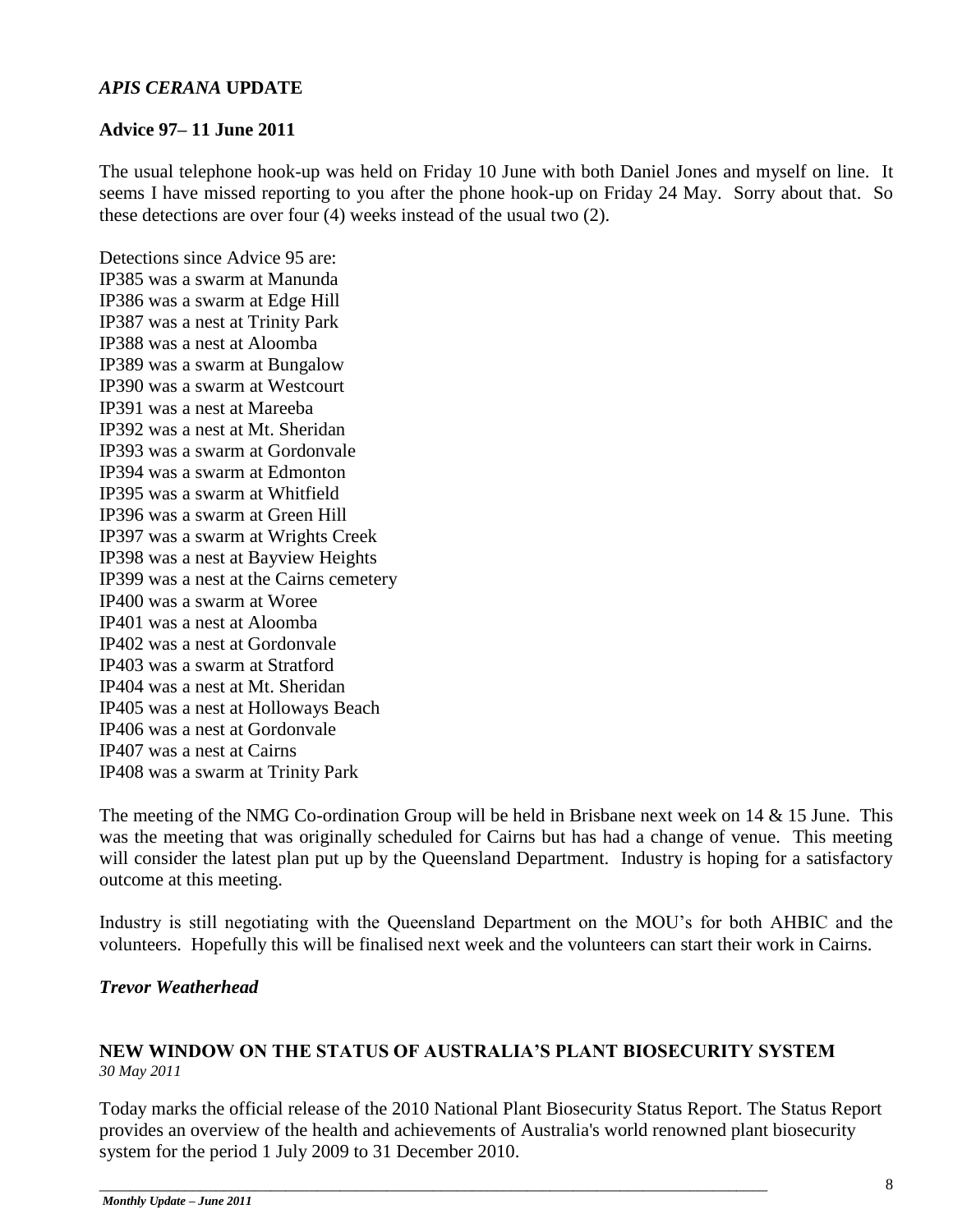The 220 page Status Report was compiled by Plant Health Australia, using contributions gathered from government and industry Members to give a detailed picture of Australia"s plant biosecurity system to 31 December 2010. The Status Report covers the resources that are deployed across the country and how they combine to safeguard Australian plant production industries, worth more than \$25 billion a year.

It is the comprehensiveness of the information in the Status Report that makes it so useful according to Dr Tony Gregson AM, Chairman of Plant Health Australia. "The Status Report lists the plant pests of greatest concern, so that we know where the threats lie. It covers the organisations and activities involved in keeping Australia's agricultural, horticultural and forestry industries free from these pests. It also collates more than 800 plant biosecurity research projects underway or completed."

"By pulling all of this information together, the Status Report is the ultimate reference volume, providing a veritable mine of information. Being presented in a clear, easy to understand format makes it readily accessible for audiences too."

"We know from previous editions how valuable this resource is to government and industry. It provides reassurance to producers and consumers about the robustness of Australia"s plant biosecurity system and has been used to support international trade negotiations."

Dr Gregson said it is easy to take our relatively pest-free environment for granted. "Because of our geographical isolation and the strong performance of our national plant biosecurity system, Australian producers don"t face the same pest problems that many other countries do. But we cannot afford to be complacent."

"By providing a window onto Australia"s plant biosecurity system, the Status Report is aiding decision making, deployment of resources and application of risk-based approaches to biosecurity and making a direct contribution to preserving our prized pest free status."

The National Plant Biosecurity Status Report and associated images are available on Plant Health Australia"s website at [www.phau.com.au/national-plant-biosecurity-status-report](http://www.phau.com.au/national-plant-biosecurity-status-report)

#### **WORK WANTED**

I'm writing on behalf of my sister and her partner – both beekeepers in South Africa. They have many hives on the Garden Route in Southern Africa, and specialize in removals and ethical beekeeping. They're currently looking to relocate from South Africa, and take up positions as apiarists here. They're both young  $-30$ 's, so are definitely in it for the long haul.

I was wondering if you knew of any relatively large companies in Australia who would be in a position to sponsor, or have any further information around the potential for them to set up shop here. They"re both fine to work rurally, and both my father and I (Australian citizens) can assist with getting them over here. I thought the body behind apiarists in Australia may know of some of the larger companies or potential for what they're looking to do. I do apologise as I appreciate it's a bit more of a random question than what you'd typically encounter.

I"ve been referred to you by Dave Alden. Look forward to hearing your response and thanks in advance.

Joel Vermaas Email: [joel.vermaas@gmail.com](mailto:joel.vermaas@gmail.com)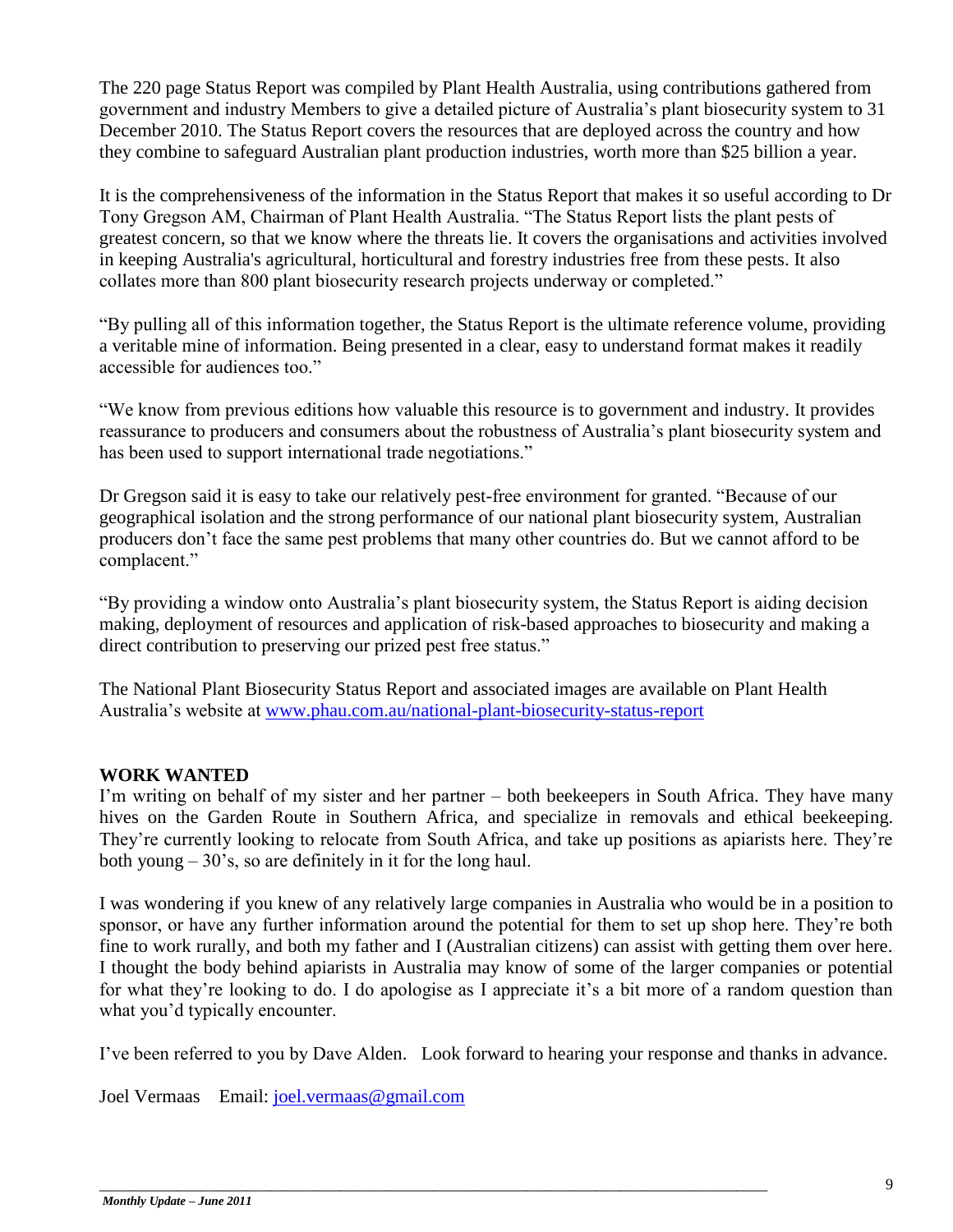#### **WORK WANTED**

A Beekeeper from Christchurch New Zealand is planning to re-locate to Australia permanently and is looking for work this coming season – preferably in a warmer climate. Registered in New Zealand with 12 years experience – for more details contact:

Nathan Bartlett - Ph: 0064 3 312 1746 Email: [natrx303@hotmail.ocm.nz](mailto:natrx303@hotmail.ocm.nz) 5 Commercial Road, Oxford, North Canterbury 7430 New Zealand

#### **WORK WANTED**

We are a small group of beekeepers that launched a web site for Beekeeping Jobs. <http://www.apijob.com/>

We are wondering if you still have problems having enough workers to run your bee operation. Of course we can"t guarantee that you will have immediate workers, but we offer a chance to look for the right one for your needs. Check out our website, let us know how we can help you and we"ll pick it up from there.

Gheoghe Pisarenco ApiJob Manager Email: [hello@apijob.com](mailto:hello@apijob.com)

#### **SMALL HIVE BEETLE IN HONEYBEE QUEEN SHIPMENTS FROM HAWAII TO CANADA** *10 May 2011*

The Canadian Food Inspection Agency (CFIA) was informed by provincial apiculturists that an adult small hive beetle (SHB), as well as first and second star larvae, were found on the packing material of queens imported from Hawaii on April 7, 2011, with destinations in Manitoba and Alberta. At that time, additional import measures were put into place for queens originating from Hawaii and the provincial apiculturists began additional inspections of imported shipments at destination, prior to redistribution to beekeepers in their provinces.

Since that time, SHB has been detected in three additional shipments, two by provincial apiculturists during inspection of shipments at destination and one by CFIA at the first point of entry into the country. In each case, shipments were handled in a co-ordinated fashion to help prevent inadvertent introduction of SHB into Canadian colonies As before, it was recommended that queens in any high risk shipments (i.e. those in which SHB has been detected) be placed into new queens cages prior to introduction to the hives.

Inspections will be ongoing throughout the import season. There has been minimal interruption to the delivery of queens thus far. CFIA has worked with provincial apiculturists to determine a minimum level of inspection that is scientifically justified to reduce the risk of SHB introduction through shipments of queens from Hawaii. However, it is important to note that each individual province may decide that levels of inspection beyond the minimum are required.

We appreciate the cooperation that we have been given by producers to date and wish to reiterate that your ongoing cooperation is critical in allowing the continued importation of queens from Hawaii with as little disruption as possible. Please continue to communicate with your provincial apiculturists regarding upcoming shipments of queens or any concerns that you may have with a shipment.

CFIA will continue to communicate with both the provincial apiculturists and CHC executive as needed throughout the import season. Updates on importation issues will be provided on a regular basis.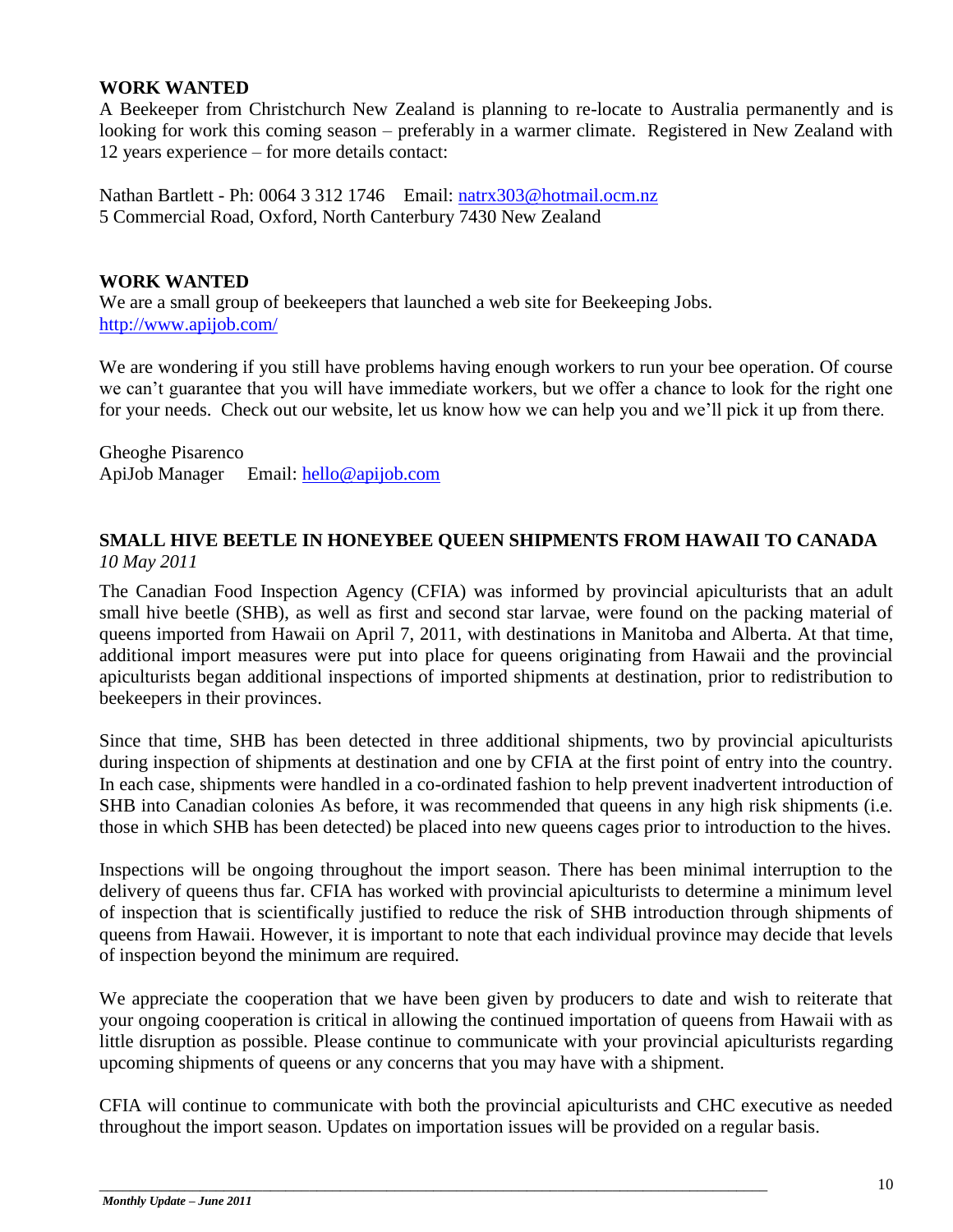#### **INCOMING R & D COMMITTEE CHAIR DR MICHAEL HORNITZKY**



Michael first became involved with honeybees when he confirmed the first case of European foulbrood in New South Wales in a frame of brood submitted to the Veterinary Laboratories, Glenfield, NSW, by Bruce White in 1977. Since that time he has been heavily involved in the diagnosis and research of honeybees, especially honeybee diseases.

Michael was the key researcher in the development of large scale gamma irradiation of bee hive equipment infected with American foulbrood (AFB) and the development of honey testing for AFB spores as a means of tracing hives with AFB.

More recently he detected the new *Nosema*, *Nosema ceranae* in Australia and carried out a study of *N. ceranae*  in Australia which is soon to be published by RIRDC. He has also fostered the development of honeybee disease laboratory diagnostics through the preparation of the Australian & New Zealand Standard Diagnostic Procedures for Honeybees Diseases.

Michael has previously served as a Committee member of the Honeybee Research & Development Committee from 1989- 1996. He is currently a Senior Principal Research Scientist and Section Leader Microbiological Diseases and Diagnostics Research with the NSW Department of Primary Industries.

"I am looking forward to working on the Committee and with industry to foster research into the many issues which impact on beekeeping in Australia", said Michael.

#### **R & D COMMITTEE MEMBER, ASSOCIATE/PROFESSOR BORIS BAER**

\_\_\_\_\_\_\_\_\_\_\_\_\_\_\_\_\_\_\_\_\_\_\_\_\_\_\_\_\_\_\_\_\_\_\_\_\_\_\_\_\_\_\_\_\_\_\_\_\_\_\_\_\_\_\_\_\_\_\_\_\_\_\_\_\_\_\_\_\_\_\_\_\_\_\_\_\_\_\_\_\_\_\_\_\_\_



Boris is a scientist located at the University of Western Australia in Perth, where he is the head of the honeybee research group, known as CIBER, the Centre for Integrative Bee Research (see ciber.science.uwa.edu.au).

Born in Switzerland, Boris did his PhD on bee parasites and the importance of genetic diversity on immunity at ETH Zurich in Switzerland. He then moved for 4 years to Denmark to study sexual reproduction in bees and ants, before coming to Australia.

CIBER aims to perform basic scientific research into the reproduction, immunity and ecology of honeybees. At the same time, CIBER maintains close links with industrial partners such as beekeepers to find solutions to present and upcoming challenges for Australian bees.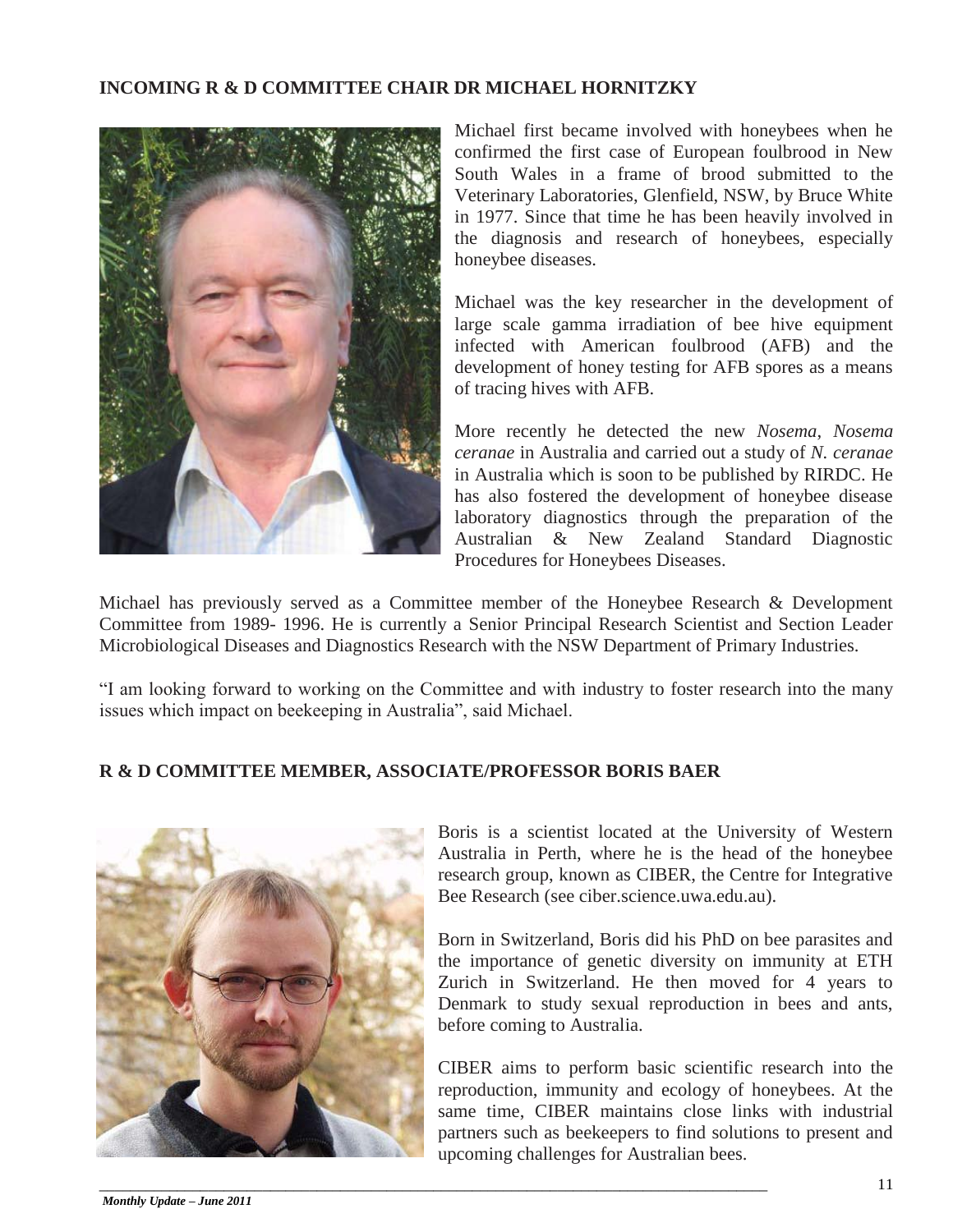#### **BEE PREPARED: TALK TO A BEEKEEPER**

Arrival of the Varroa mite in Australia could throw horticulture into chaos – at least for the short term. But there is a way for growers to minimise the impact, and that's by having an existing relationship with beekeepers.

Gerald Martin, Chairman of the Pollination Program"s research advisory committee, says preparation is going to be the key to managing any incursion of this deadly bee pest.

"Every continent in the world except Australia has Varroa, and we need to learn from their experiences," Mr Martin said.

"This blood-sucking mite is expected to devastate the wild populations of European honeybees which currently provide a magnificent free service, pollinating more than 35 different agricultural and horticultural crops.

"We don"t have enough managed hives in Australia to take up the slack, so the price of pollination services will rise and growers who miss out will be left with lower production and quality produce. It"s only logical to assume that beekeepers will put their existing customers first, so my suggestion to growers is "get to know a beekeeper"," Mr Martin said.

The Pollination Program is a jointly funded partnership with the Rural Industries Research and Development Corporation (RIRDC), Horticulture Australia Limited (HAL) and the Australian Government.





Mr Martin says that through the program, industries that recognise the importance of pollination are making sure they"re prepared for the arrival of Varroa – something experts say is inevitable.

"We"re funding research into surveillance to help keep Varroa out of Australia, as well as ensuring beekeepers have management options available if it does become established.

"Individual growers can do their part too. Find out who your local beekeepers are, maybe conduct a trial by putting a few hives in the corner of your orchard or paddock, or just have a discussion about how the system works.

"The benefits of pollination aren"t always obvious because of the

excellent job done by wild honeybees, so growers need to explore how much of a difference paid pollination might make for them. "We know it can improve the yield and quality of fruit. For industries such as apples, cherries and apricots it can also help to ensure the fruit is an even size and ripens more evenly, minimising management costs," Mr Martin said.

The Pollination Program has released research which details the importance of pollination for 35 different crops and outlines their pollination needs in the absence of wild honeybees. The Pollination Aware report can be found on the RIRDC website at [www.rirdc.gov.au/pollination.](http://promomail.adrenalinmedia.com.au/ch/22934/2dd6w1t/1404767/d71d67m60.html)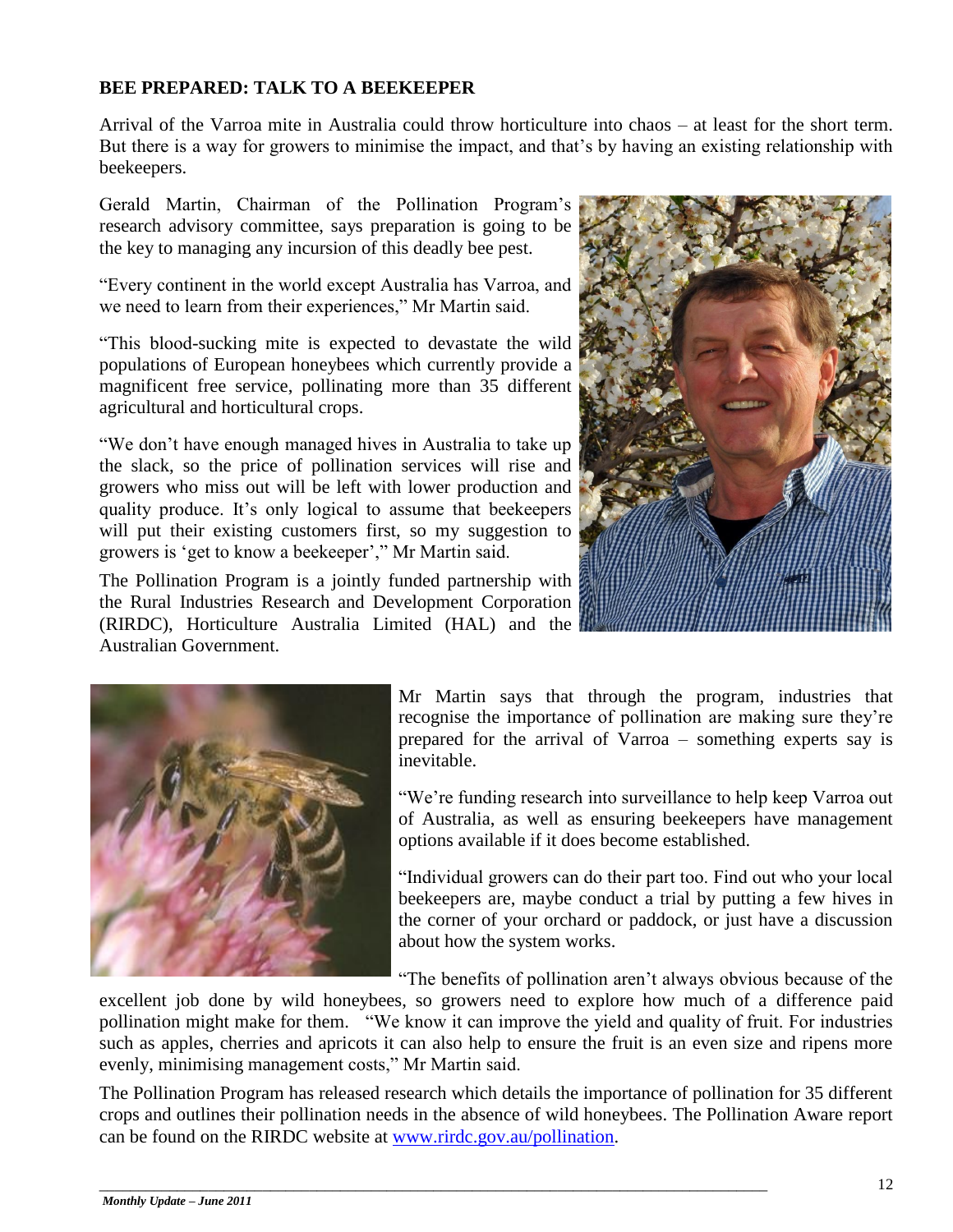#### **AUSTRALIA'S FIRST COMPLETELY ONLINE FARM MANAGEMENT DEPOSIT**

At this time of year, primary producers may be thinking about the best way to maximise farm income and manage their tax position. For many, a Farm Management Deposit (FMD) is a valuable tool when making these decisions.

Rural Bank, a wholly owned subsidiary of Bendigo and Adelaide Bank Ltd is pleased to launch Australia's first completely online FMD, the Rural Bank ONE FMD.

This effective risk management tool allows primary producers to set aside and earn interest on pre-tax income from profitable years and use it when needed most. This is especially important for rural producers with uneven income streams.

The Rural Bank ONE FMD is completely online, simple, instant and paperless.

By utilising the latest online technology, Rural Bank is able to offer primary producers a hassle-free process that allows them to apply for their account and if necessary, verify their identity at a time and place that suits them.

Choosing an online FMD doesn't limit the investment options available, with the Rural Bank ONE FMD offering a range of fixed and variable rate products to meet the differing needs of primary producers.

#### **A Rural Bank ONE FMD** offers:

- a high rate of interest
- no account keeping or transaction fees  $\bullet$
- easy online application (completely paperless)
- a choice of fixed term (3,6,12 and 24 months) and variable rate interest options or a combination of  $\bullet$ both
- the added security of the Australian Government Deposit Guarantee

To be eligible for a Rural Bank ONE FMD, investors must satisfy the requirements of the Farm Management Deposit Scheme:

- only available to primary producers with a taxable non-primary production income of no more than \$65,000 for the financial year;
- must be held for at least 12 months for rural producers to be eligible for taxation benefits;

\_\_\_\_\_\_\_\_\_\_\_\_\_\_\_\_\_\_\_\_\_\_\_\_\_\_\_\_\_\_\_\_\_\_\_\_\_\_\_\_\_\_\_\_\_\_\_\_\_\_\_\_\_\_\_\_\_\_\_\_\_\_\_\_\_\_\_\_\_\_\_\_\_\_\_\_\_\_\_\_\_\_\_\_\_\_

- companies, trusts and partnerships are not eligible. However, they are available to certain beneficiaries of trusts and individual partners of a partnership;
- the combined value of FMD accounts cannot exceed \$400,000 and must be held with one financial institution; and
- to maintain potential taxation benefits when switching institutions, FMD funds must be electronically transferred to Rural Bank ONE.

[Rural Bank ONE](http://www.ruralbankone.com.au/) is an initiative of Rural Bank Limited, offering individuals and businesses in both metropolitan and regional Australia the opportunity to invest in a range of high-interest rate deposit products using the convenience of the Internet.